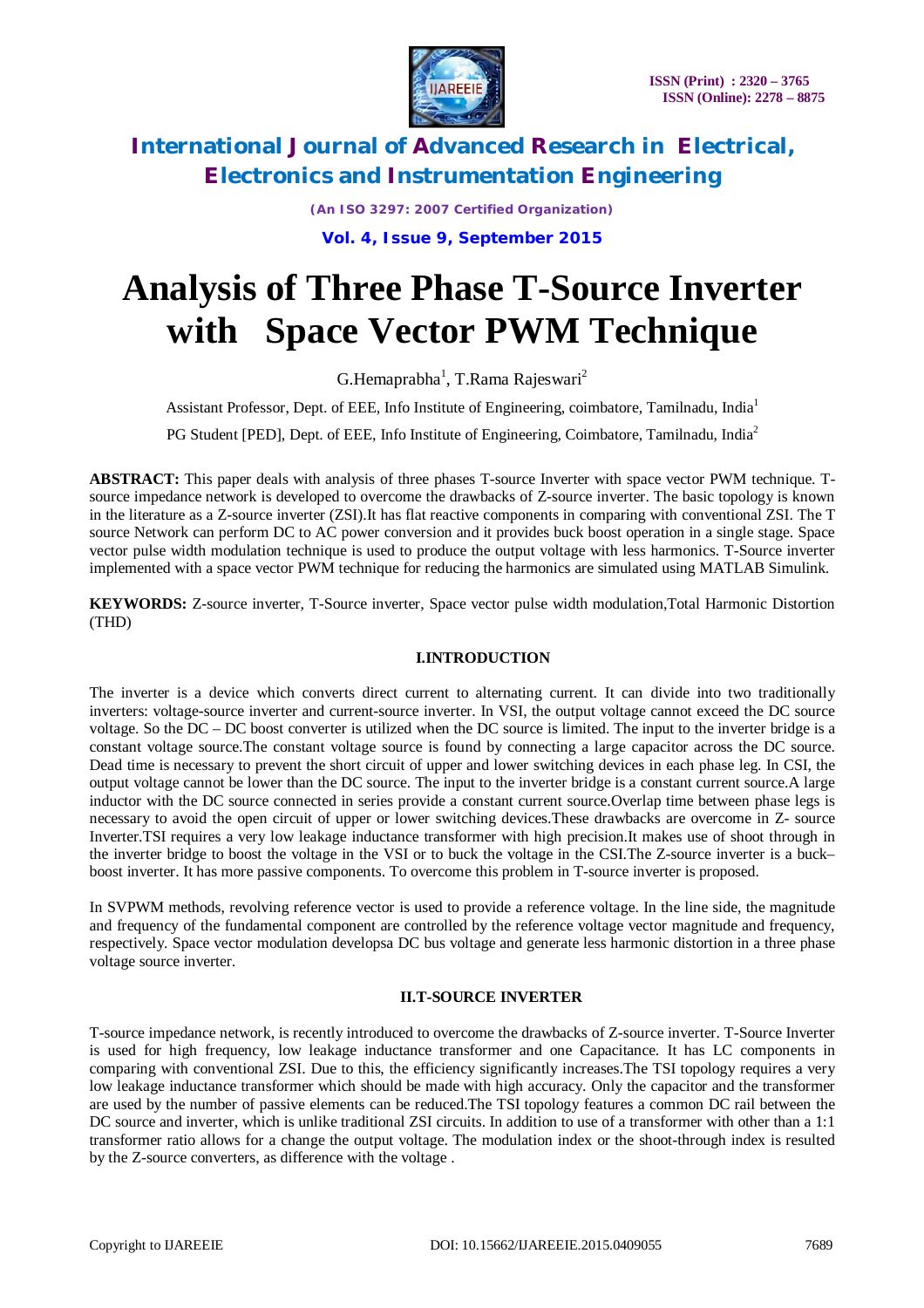

*(An ISO 3297: 2007 Certified Organization)*

### **Vol. 4, Issue 9, September 2015**



PRINCIPLE OF OPERATION:

Fig. 1 Circuit Diagram for T-Source Inverter

There are two operating mode presents in T-source inverter. One mode is active and the other one is a Shoot-through mode. The T-network can be replaced with the LC-network for boosting the output voltage by inserting shoot through states in the PWM.

(i) Shoot through mode:

During the shoot through state output voltage boosting is involved. During this mode, the inductor is to limit the current ripple.During the shoot through inductor current increases linearly and the voltage across the inductor is same as the voltage across the capacitor. There is no voltage present across the load. Shoot through states are inserted within the zero state without affecting the active states.



Fig. 2 Equivalent Circuit of shoot through state

(ii) Non shoot through mode:

During the traditional mode of operation the input voltage appearing across the capacitor, no voltage appears across the inductors; only a pure DC current flow through the inductors. During active mode, the voltage getsimpressed across the load. The diode conducts and carries the current difference between theinductor current and input DC current. Both the inductors have an equal current because of coupled inductors.



Fig. 3 Equivalent Circuit of non-shoot through the state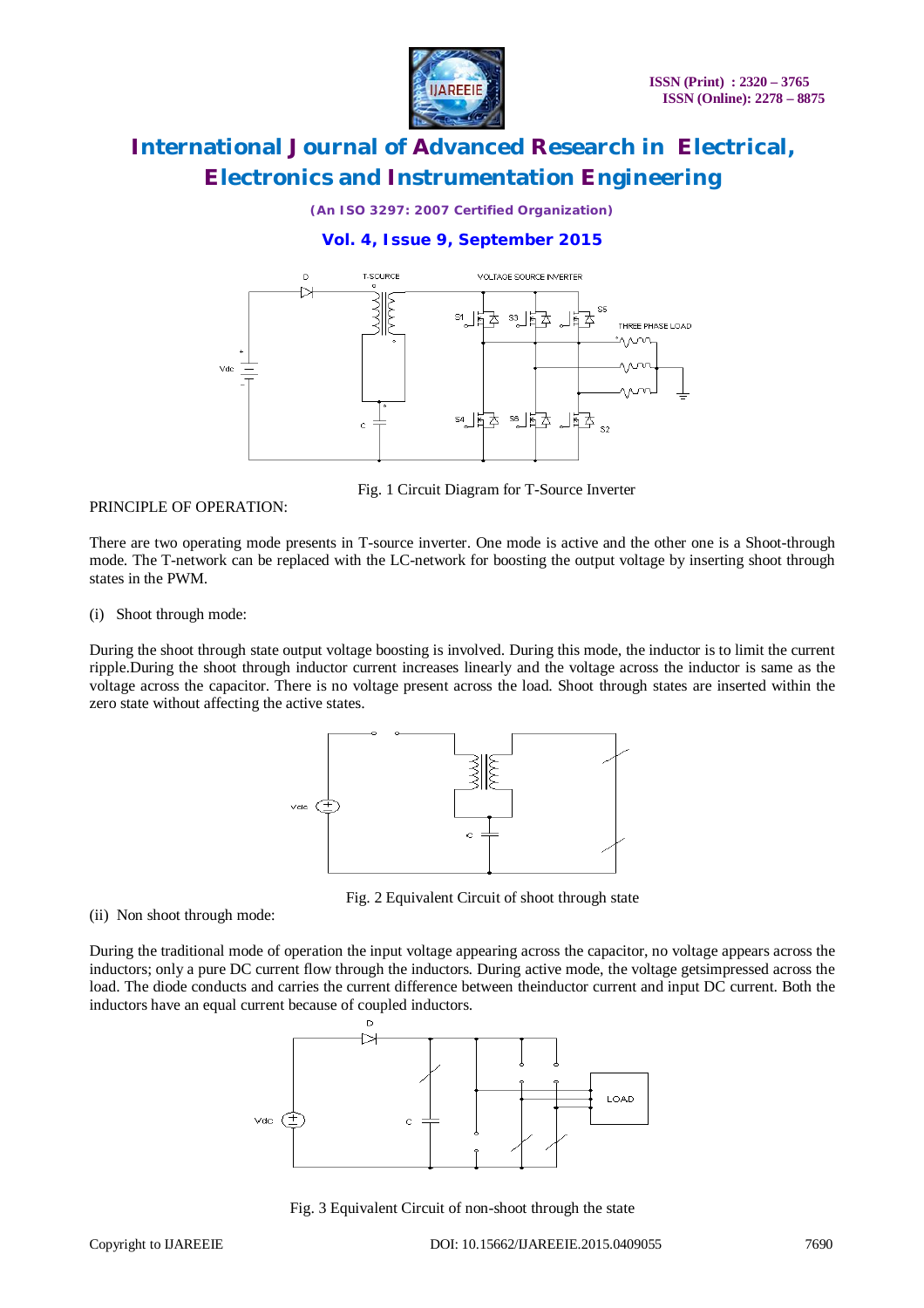

*(An ISO 3297: 2007 Certified Organization)*

### **Vol. 4, Issue 9, September 2015**

(iii) Mathematical modelling:

By using Kirchhoff's laws and voltage averaging can be developed by TSI governing equations.For the switching time period T, the average voltage through the transformer inductances should be equal to zero.

$$
V_1 = [T_0 V_c + T_1 (V_{in} - V_c) / n]T = 0
$$
  
(1)

Both output voltage  $V_{\text{out}}$  and capacitor voltage  $V_c$  are functions of the shoot-through coefficient *D=(T0/T)*

$$
V_{C} / V_{in} = \frac{(T_{1} - D)}{[1 - (n + 1).D]}
$$
\n(3)

Where D satisfies a condition  $D<1/(n+1)$ . Therefore, the maximum value of D for TSI n>1is smaller than the Z-source. The same output voltage can be obtained by achieving a smaller time period of short circuits transistor current from the TSI in n>1in comparison with ZSI. Using the amplitude of voltage Vdc in non-shoot-through states can find from:

$$
V_{dc} = V_{in} / [1 - (n+1).D]
$$
\n(4)

Actually, the influence of leakage on inductance in the transformer is very important. In T source inverter, the leakage inductance is very less because both the primary winding and secondary winding are placed in a single iron core. The performance of TSI depends on the accuracy of the transformer design.

The peak dc link voltage across the inverter is expressed as,

$$
V_{dc} = \frac{T}{T_1} - T_0
$$
  
(5)  
Where,  

$$
B = \frac{T}{T_1} - T_0 \ge 1
$$

(6)

 $(2)$ 

B is the Boost factor resulting in the shoot through state

T0 is the shoot through time period in sec

T1 is the non-shoot through time period in sec

The inverter can be expressed by the output peak phase voltage ,

$$
V_{dc} = M.V_{dc} / 2
$$

(7) Where M is the modulation index.

Using the above equations the output peak voltage can be expressed as,

 $V_{ac} = M.B.V_{dc} / 2$  $(8)$ 

Thus the output voltage can be stepped up and down by choosing an suitable Buck-Boost factor BB.  $B_{B} = M \times B_{(X)}$ 

(9)

The modulation index (M) and boost factor (B) can be determined from the buck-boost factor (BB).The duty cycle of the shoot through state over the non shoot through states of the inverter can be controlled from the boost factor.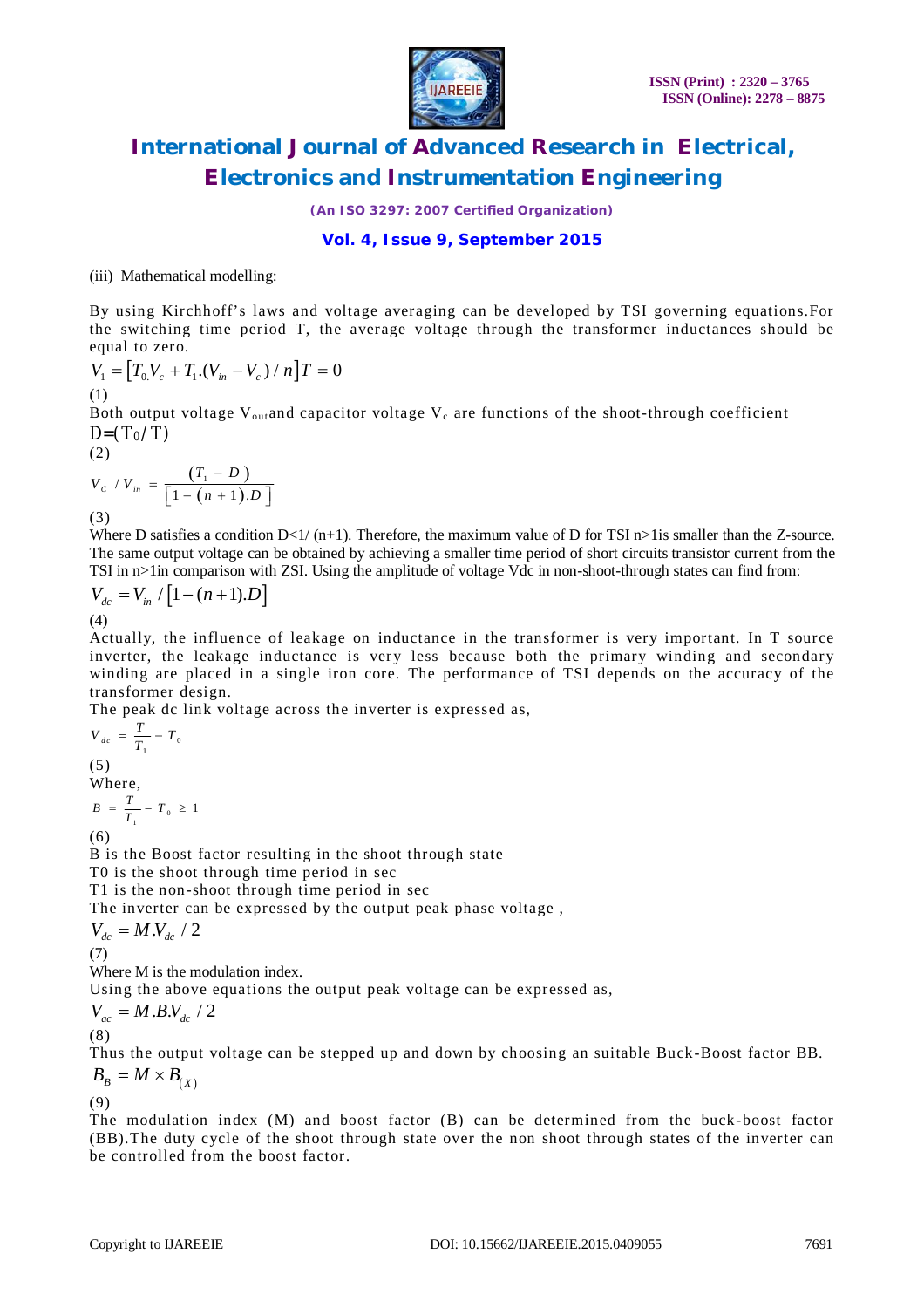

*(An ISO 3297: 2007 Certified Organization)*

#### **Vol. 4, Issue 9, September 2015**

#### **IV. PWM TECHNIQUES**

The power electronics and drive systems are popular inSwitching techniques of pulse width modulation (PWM). PWM is most commonly used in applications like motor speed control, converters audio amplifiers, etc.. The main aim of the PWM is to control the inverter output voltage and reduce the harmonic content in the output voltage. The pulse width modulation (PWM) techniques are mainly used for voltage control. These techniques are more efficient and they control the drive of the switching devices. The different PWM techniques are used in T-source inverter.In this paper, Space Vector pulse width modulation technique is used.Space Vector PWM techniqueis used to control the output voltage as well as reduce the harmonics.

#### **SPACE VECTOR PULSE WIDTH MODULATION**

#### **Principle of Space vector pulse width modulation**

Six non-zero vectors are  $(V_1, V_2, V_3, V_4, V_5, V_6)$ sharp the axes of a hexagon and supplies power to the load. The angle between anytwo adjacent non-zero vectoris 60 degrees. The two zero vectors( $V_0$  and  $V_7$ ) and are at the origin and apply zero voltage to the load. The eight vectors are denoted by  $(V_0, V_1, V_2, V_3, V_4, V_5, V_6, V_7)$  are called the basic space vectors. The same transformation can be applied to the desired output voltage to get the desired reference voltage vector,  $V_{ref}$  in the d-q plane. By using the eight switching patterns, SVPWM technique is to estimate the reference voltage vector  $V_{ref}$ . One simple method of approximation is generatedif the small period T is equal to  $V_{ref}$  in the same period such that the average output of the inverter is obtained.



Fig. 4 Basic switching, vectors and sectors.

#### **SWITCHING STATES**

For 180° mode of operation, there are six switching states and additionally two more states, which make all three switches of either upper arms or lower arms ON. It is required to have three bits( $2^3 = 8$ ),to code these eight states in binary (one-zero representation) since the upper and lower switches are represented in complementary fashion, it is enough to represent either the upper or lower arm switches. The status of upper bridge switches will be represented and the lower switches with its complementary. Let "1" denotes that the switch is ON and "0" denotes that the switch in OFF. Table-1 gives the details of different phase and line voltages for the eight states.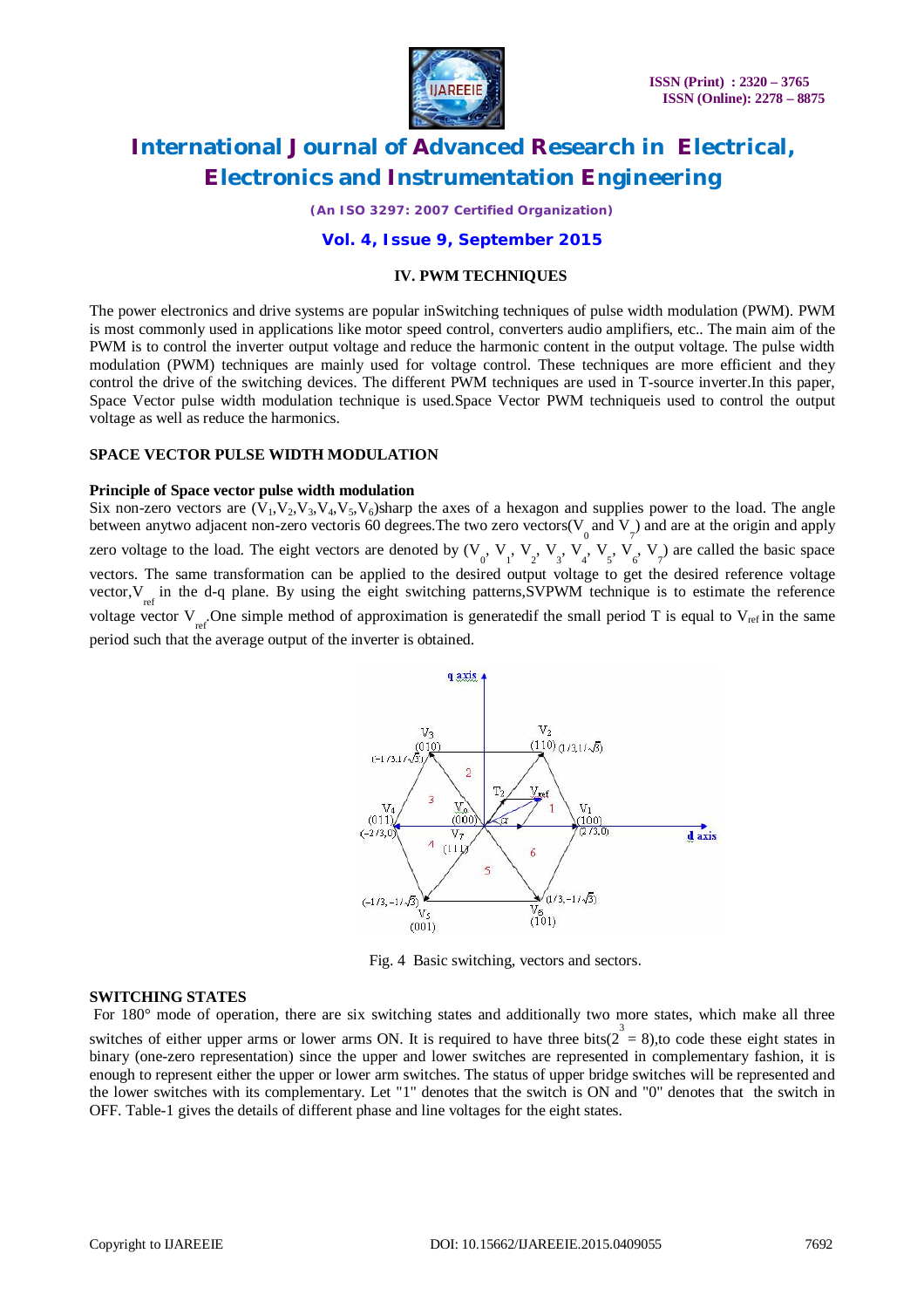

*(An ISO 3297: 2007 Certified Organization)*

### **Vol. 4, Issue 9, September 2015**

| <b>Voltage</b><br>vectors | <b>Switching</b><br>vectors |          |               | Line to neutral<br><b>Voltage</b> |          |          | <b>Line to Line</b><br>voltage |          |          |
|---------------------------|-----------------------------|----------|---------------|-----------------------------------|----------|----------|--------------------------------|----------|----------|
|                           | A                           | B        | $\mathcal{C}$ | $V_{an}$                          | $V_{bn}$ | $V_{cn}$ | $V_{ab}$                       | $V_{bc}$ | $V_0$    |
| $V_0$                     | $\theta$                    | $\theta$ | $\Omega$      | 0                                 | $\Omega$ | $\Omega$ | $\theta$                       | $\Omega$ | $\theta$ |
| $V_1$                     | 1                           | $\theta$ | $\theta$      | 2/3                               | $-1/3$   | $-1/3$   | 1                              | $\Omega$ | $-1$     |
| V <sub>2</sub>            | 1                           | 1        | $\theta$      | 1/3                               | 1/3      | $-2/3$   | $\theta$                       | 1        | $-1$     |
| $V_3$                     | $\theta$                    | 1        | $\theta$      | $-1/3$                            | 2/3      | $-1/3$   | $-1$                           | 1        | $\theta$ |
| $V_4$                     | $\theta$                    | 1        | 1             | $-2/3$                            | 1/3      | 1/3      | $-1$                           | $\Omega$ | 1        |
| $V_5$                     | $\theta$                    | $\theta$ | 1             | $-1/3$                            | 1/3      | 2/3      | $\theta$                       | $-1$     | 1        |
| $V_6$                     | 1                           | $\theta$ | 1             | 1/3                               | $-2/3$   | 1/3      | 1                              | $-1$     | $\theta$ |
| $V_7$                     | 1                           | 1        | 1             | $\Omega$                          | $\theta$ | $\theta$ | $\theta$                       | $\Omega$ | $\theta$ |

Table.1 Switching patterns and output vectors.

#### **Realization of Space Vector PWM**

Space vector PWM can be implemented by the following steps:

**Step-1:** Determine  $V_d$ ,  $V_g$ , Vref, and angle ( $\alpha$ ).

**Step-2:** Determine the time duration,  $T_1$ ,  $T_2$ , and  $T_0$ .

**Step-3:** Determine the switching time of each transistor  $(S_1 \text{ to } S_6)$ 

**Step-1:** Determine  $V_d$ ,  $V_g$ , Vref<sub>*i*</sub> and angle ( $\alpha$ )

 $V_d$ ,  $V_q$ , Vref and angle  $\overline{(\alpha)}$  can be found as follows:

$$
V_d = V_{an} - \frac{1}{2} V_{bn} - \frac{1}{2} V_{cn}
$$
  
(10)  

$$
V_q = V_{an} + \frac{\sqrt{3}}{2} \cdot \cos 30^\circ - \frac{\sqrt{3}}{2} \cdot \cos 30^\circ
$$
  
(11)  

$$
\therefore \begin{bmatrix} V_d \\ V_q \end{bmatrix} = \frac{2}{3} \cdot \begin{bmatrix} 1 - \frac{1}{2} - \frac{1}{2} \\ 0 & \frac{\sqrt{3}}{2} - \frac{\sqrt{3}}{2} \end{bmatrix} \begin{bmatrix} V_{an} \\ V_{bn} \end{bmatrix}
$$
  
(12)  

$$
\therefore |\overline{V_{ref}}| = \sqrt{V_d^2} + \sqrt{V_q^2}
$$
  
(13)  

$$
\alpha = \tan^{-1} \begin{bmatrix} \frac{V_d}{V_q} \end{bmatrix} = w t = 2\pi ft
$$

Where  $f =$  fundamental frequency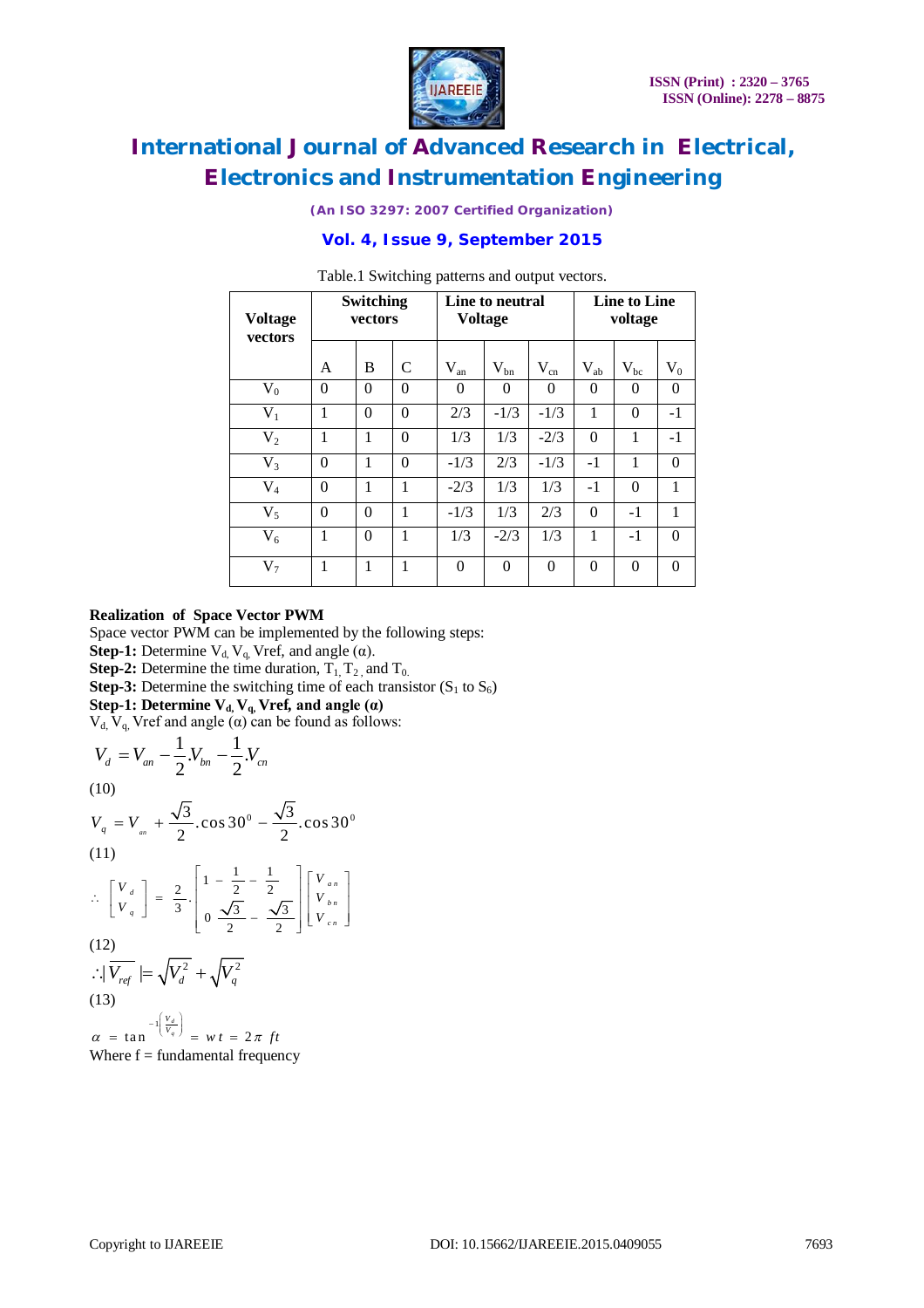

*(An ISO 3297: 2007 Certified Organization)*





Fig. 5Voltage space vector and its component in (d,q)

#### Step-2: Determine the time duration,  $T_1, T_2$ , and  $T_0$

The switching time duration can be determined as follows:

• Switching time duration at Sector 1

$$
\int_{0}^{T_1} \overline{V_{ref}} = \int_{0}^{T_1} \overline{V_1} dt + \int_{T_1}^{T_1+T_2} \overline{V_2} dt + \int_{T_1+T_2}^{T_2} \overline{V_0}
$$
\n(14)  
\n(14)  
\n
$$
\int_{0}^{T_2} \overline{V_{ref}} = \int_{0}^{T_1} \overline{V_1} dt + \int_{T_1}^{T_1+T_2} \overline{V_2} dt + \int_{T_1+T_2}^{T_2} \overline{V_0}
$$
\n(15)  
\n
$$
T_{Z} \cdot |\overline{V_{ref}}| \cdot \left[\sin(\alpha)\right] = T_1 \cdot \frac{2}{3} V_{dc} \cdot \left[\frac{1}{0}\right] + T_2 \cdot \frac{2}{3} V_{dc} \cdot \left[\frac{\cos(\frac{\pi}{3})}{\sin(\frac{\pi}{3})}\right]
$$
\n(16)  
\n $\therefore T_1 = T_{Z} \cdot a \cdot \frac{\sin(\frac{\pi}{3} - a)}{\sin(\frac{\pi}{3})}$   
\n(17)  
\n $\therefore T_2 = T_{z} \cdot a \cdot \frac{\sin(\alpha)}{\sin(\frac{\pi}{3})}$   
\n(18)  
\n  
\nSwitching time duration at any sector  
\n
$$
T_0 = \frac{\sqrt{3}}{V_{dc}} T_{Z} \cdot |\overline{V_{ref}}| \cdot \sin(\frac{\pi}{3} - a)
$$
\n(19)  
\n
$$
T_{Z} = \frac{\sqrt{3}}{V_{dc}} T_{Z} \cdot |\overline{V_{ref}}| \cdot \left(\sin \frac{n-1}{3} \pi \cdot \cos \alpha - \cos \frac{n-1}{3} \pi \cdot \sin \alpha\right)
$$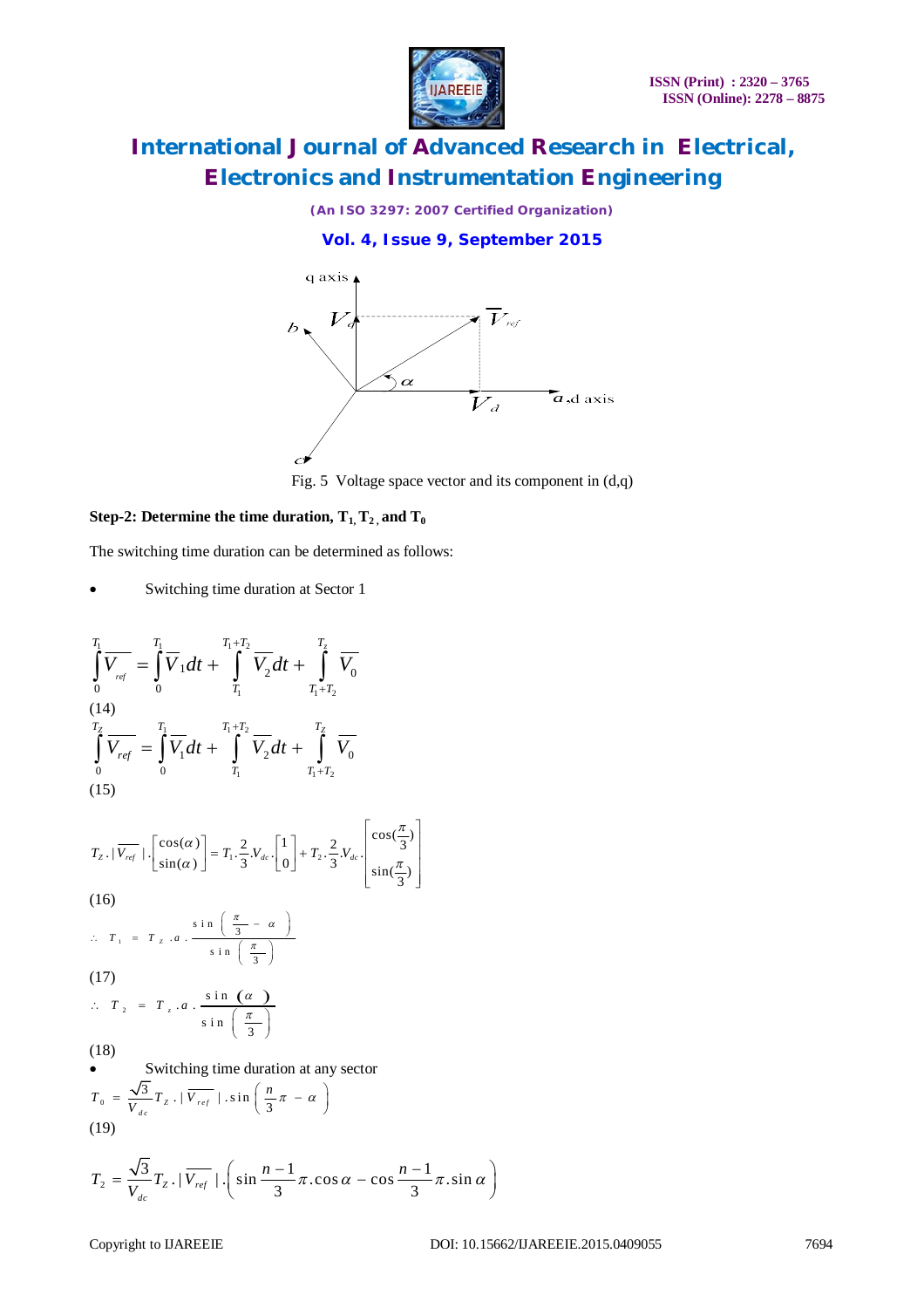

*(An ISO 3297: 2007 Certified Organization)*

### **Vol. 4, Issue 9, September 2015**

(20)  $(21)$   $T_0 = T_Z - T_1 - T_2$ 

Where,n=1 through 6 (that is sector 1 to 6),  $0 \le \alpha \le 60^{\circ}$ 



Fig. 6 Reference vector as a combination of adjacent vectors at sector-1.

### **Step 3: Determine the switching time of each transistor**  $(S_1 \text{ to } S_6)$

| <b>Sector</b> | <b>Upper (S1, S3, S5)</b>     | Lower $(S4, S6, S2)$       |
|---------------|-------------------------------|----------------------------|
| 1             | $S1 = T1 + T2 + T0/2$         | $S4 = T0/2$                |
|               | $S3 = T2 + T0/2$              | $S6=T1+TO/2+T$             |
|               | $S_5 = T_0/2 - T$             | $S2 = T1 + T2 + T0/2 + 2T$ |
| 2             | $S1 = T1 + T0/2$              | $S4=T2+TO/2+T$             |
|               | $S3 = T1 + T2 + T0/2$         | $S6 = T0/2$                |
|               | $S_5 = T_0/2 - T$             | $S2 = T1 + T2 + T0/2 + 2T$ |
| 3             | $S = T0/2 - T$                | $S4=T1+T2+T0/2+2T$         |
|               | $S3 = T1 + T2 + T0/2 + T$     | $S6 = T0/2$                |
|               | $S_5 = T2 + T0/2$             | $S2 = T1 + T0/2 + T$       |
| 4             | $S1 = T0/2 - T$               | $S4=T1+T2+T0/2+2T$         |
|               | $S3 = T1 + T0/2$              | $S6= T2+ T0/2 + T$         |
|               | $S_5 = T_1 + T_2 + T_0/2 + T$ | $S2 = T0/2$                |
| 5             | $S1 = T2 + T0/2$              | $S4 = T1 + T0/2 + T$       |
|               | $S3 = T0/2 - T$               | $S6=T1+T2+T0/2+2T$         |
|               | $S_5 = T1 + T2 + T0/2 + T$    | $S2 = T0/2$                |
| 6             | $S1 = T1 + T2 + T0/2 + T$     | $S4 = T0/2$                |
|               | $S3 = T0/2 - T$               | $S6=$ T1 + T2 +T0/2 + 2T   |
|               | $S_5 = T1 + T0/2$             | $S2 = T2 + T0/2 + T$       |

### **V.SIMULATION RESULTS**

Table 2 shows the system parameters used for simulation. The performance of the T-source inverter was tested under space vector modulation technique. Fig 7, represents the simulation model for the generation of PWM pulses for TSI by using SVPWM technique.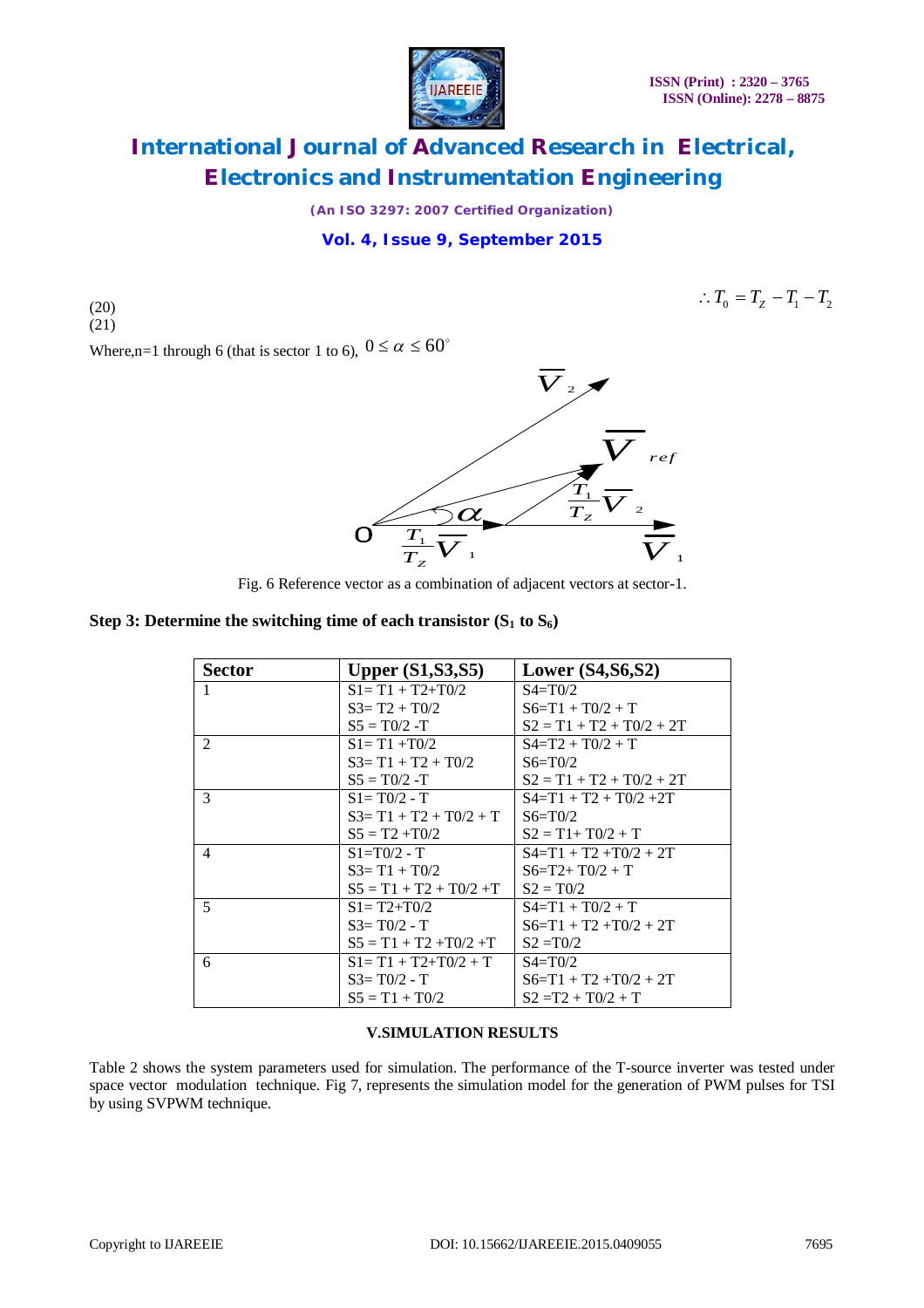

*(An ISO 3297: 2007 Certified Organization)*

### **Vol. 4, Issue 9, September 2015**

| S.NO | <b>Parameters</b>            | <b>Values of simulation</b>               |
|------|------------------------------|-------------------------------------------|
|      | DC supply voltage $(V_{dc})$ | 200V                                      |
| 2    | Capacitance (C)              | $218 \times \overline{10^{-3} \text{ F}}$ |
| 3    | Inductance $(L)$             | $20 \times 10^{6}$ H                      |
| 4    | Switching frequency          | 50 HZ                                     |
| 5    | Snubber Resistance $(R_s)$   | $1 \times 10^5 \Omega$                    |
| 6    | Diode Resistance $(R_d)$     | $0.01\Omega$                              |
| 7    | Output voltage               | 400V                                      |

Table- 2. Parameters used for simulation

The Line current is shown in fig. 7.The Line voltage and current is shown in fig. 8. Harmonic spectrum of the output current is shown in fig. 9.



Fig. 7 Line current in svpwm







Fig. 9 Harmonic spectrum of the output current